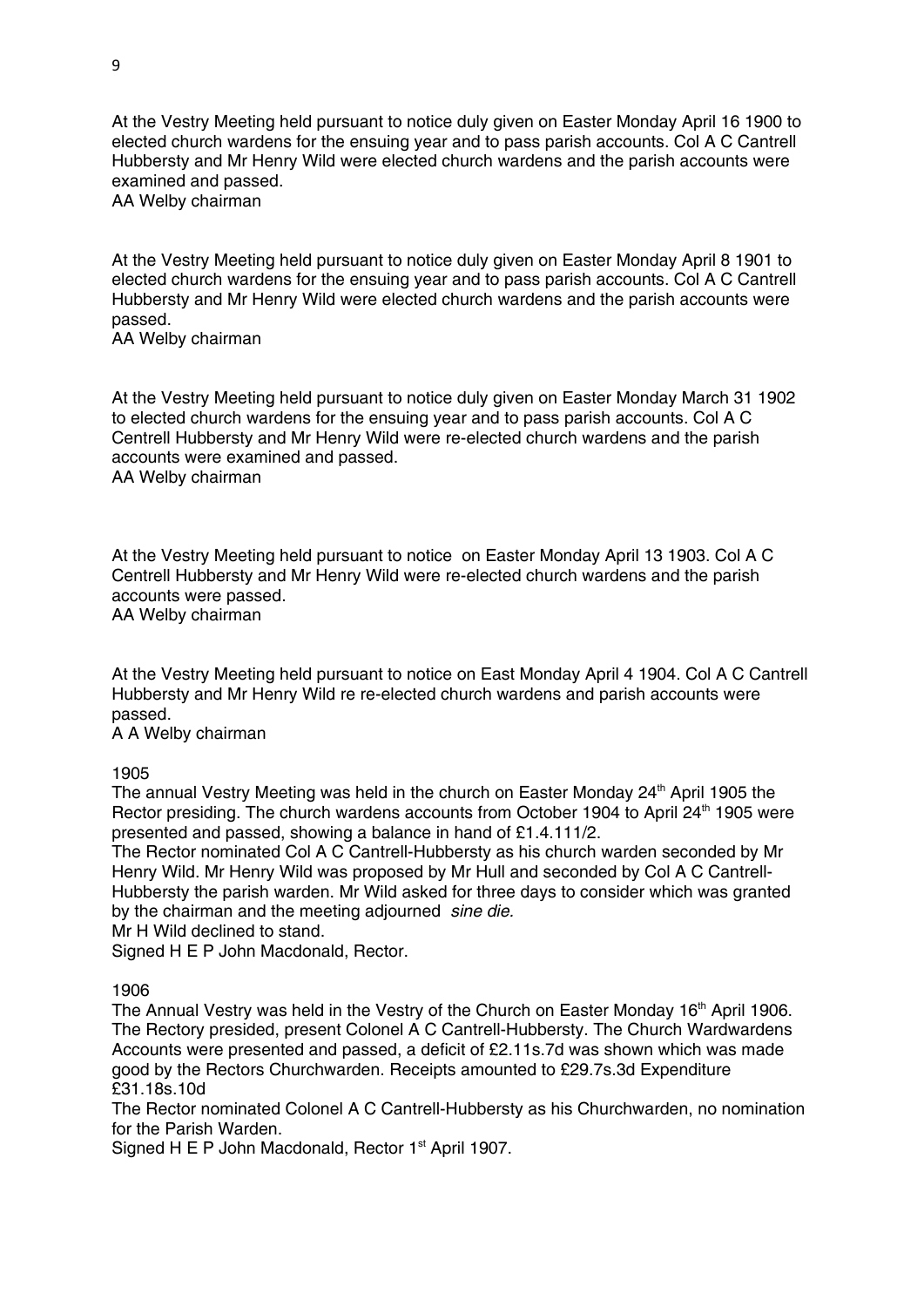At the Vestry Meeting held in the Vestry of the Parish Church of Tollerton on Monday 28<sup>th</sup> May 1906 – specially called to consider an application from Colonel Cantrell-Hubbersty for a faculty to construct a Vault in the Churchyard. The Application was considered and as no objections were raised it was deemed that the application be granted. Signed: H E P John Macdonald, Rector, 1<sup>st</sup> April 1907.

# 1907

At a Vestry Meeting held in the Vestry of the Parish Church Tollerton on Easter Monday 1st April 1907. The Rector presided, present Mr H Wild. The Churchwardens accounts were presented and passed, a deficit of £2.1s.9d was shown which was made good by the Rectors warden Colonel A C Cantrell-Hubbersty. The Receipts amounted to £39.9s.7d and Expenditure on Church Expenses £19.6s.1d. Collection for Charities £20.3s.6d. The Rector proposed a vote of thanks to Colonel A C Cantrell-Hubbersty for his past services as churchwarden and regret on his retiring from the Churchwardenship.

The Rector nominated Mr H Wild as his Churchwarden – Mr C E Crawley was proposed Parish warden by Mr Wild and elected.

Signed: H E P John Macdonald  $20<sup>th</sup>$  April

A meeting was subsequently held to elect a lay representative to the Rural Deaconal Conference.

Mr H Wilson Wild was elected.

# 1908

At a Vestry Meeting held in the Vestry of the Parish Church of Tollerton on Easter Monday  $20<sup>th</sup>$  April 1908. The Rector presided – present Messrs C Crawley, G Hill.

The Churchwardens accounts were presented and passed, a deficit of £3 0s 9d was made good by Mr Crawley.

The Rector nominated Mr W Elliott Burnside as his Churchwarden for the ensuing year. Mr W C Crawley was proposed peoples warden by Mr G Hill and elected.

It was agreed to put on the Church door a Table of Fees proposed by the Rector.

It was also agreed that a List of the Rectors of the Parish should be placed in the porch of the church.

Signed H E P John Macdonald 12 April 1909

# 1909

At the Annual Vestry Meeting held in the Vestry of the Parish Church on Easter Monday April 12<sup>th</sup> 1909. The Rector presided, there were present Messrs W.E. Burnside and W.C.

Crawley. The Churchwardens accounts were presented and passed, a deficit of £2.7s.61/2d was made good by the Rectors warden.

The Rector nominated Mr W Elliott Burnside as his Churchwarden for the ensuing year, Mr W C. Crawley was duly proposed for Parish warden and elected.

G.Hill-Lereton had sent in his resignation having been appointed Postmaster of Plumtree, the Rector requested him to hold the office till the Institution of the new Rector.

# August  $2<sup>nd</sup>$  1909

By direction of the Bishop's Secretary, a Vestry Meeting was summond at 6.30pm on Monday August 2<sup>nd</sup> to consider alterations in the parish Church which the Squire proposed to make.

There was present the Rector designate, W E Burnside Esq, Mr Wild, Mr Hill and 3 others. The proposed alterations were discussed in detail. They included the rescaling of the Church. Levelling of the nave and new pulpit, a new font, an organ.

The Vestry heartily approved of the scheme and expressed their thanks to Mr Burnside who is bearing the whole expense of the alteration for his generosity.

Signed J G Prentice, Rector designate.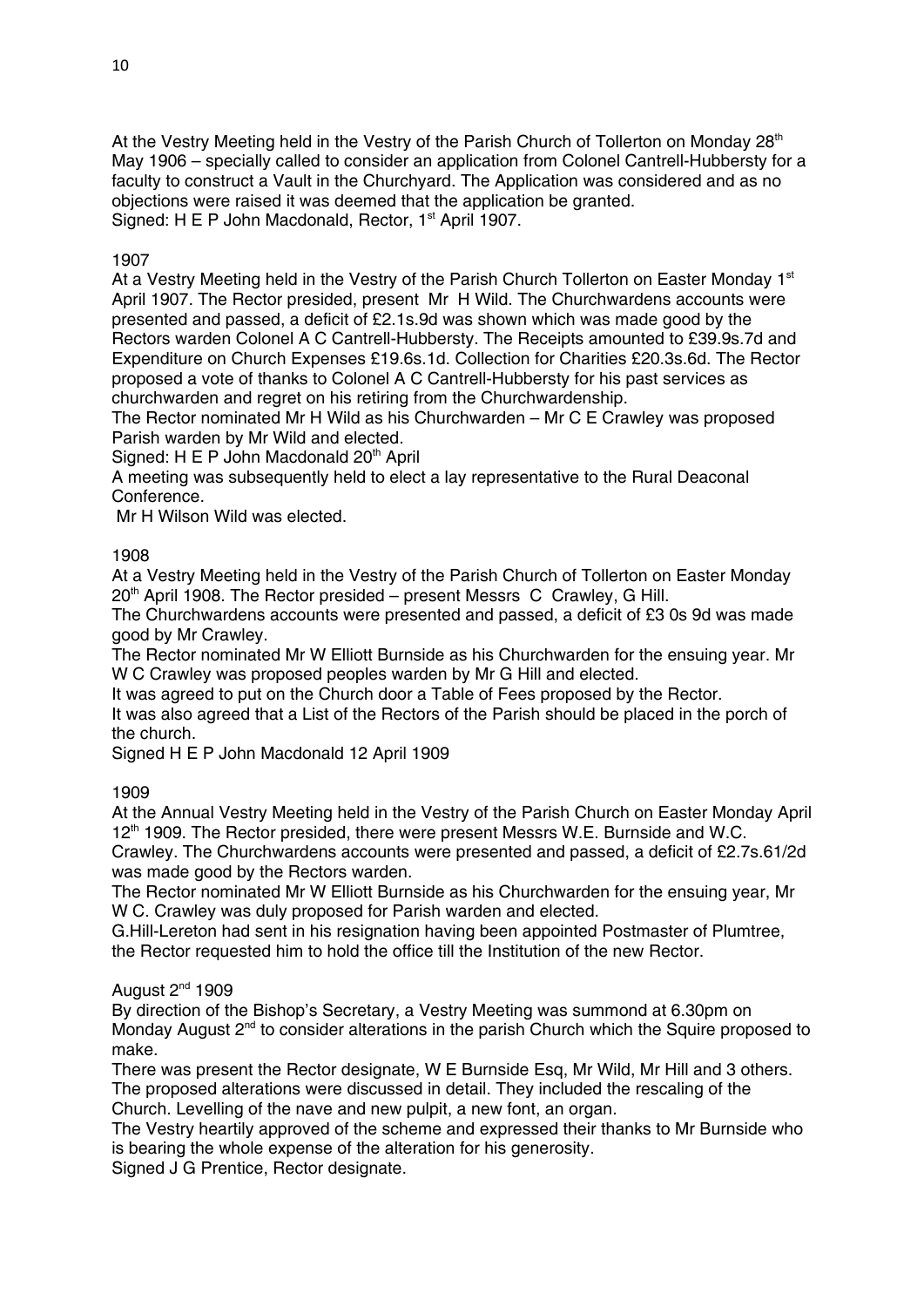## April 17th 1911

At the Annual Vestry held on Easter Monday present Messrs H Wild, A Wild, C Sweet, *T. More.*

Mr Burnside was nominated as Rector's Warden. (M.Wild and C Sweet) Mr W C Crawley was proposed by Mr A Wild and 2<sup>nd</sup> by *Mr T More* as people's warden. The accounts were presented and showed a balance in hand of £10.19s.9d.

Signed J G Prentice, Rector

(The churchwarden appointed by the rector who might in some instances remain in office for several years.)

#### April 8 1912

At the annual vestry held on Easter Monday the Rector presiding. Present Messrs H Wild, A Wild, C Sweet. Mrs Burnside was re-nominated as Rector's Warden. Mr C Crawley was proposed by Mr H Wild, seconded by Mr C Sweet as people's warden. The balance in hand was noted at between £9 and £10. Signed J G Prentice. Rector.

## March 24th 1913

At the Annual Vestry held on Easter Monday, the Rector presiding, present Messrs H Wild, A Wild, T Moore. Mrs Burnside was nominated Rector's Warden. Mr C Crawley was proposed by Mr H Wild, seconded by Mr A Wild as people's Warden. Resolved on the proposition of Mr A Wild, seconded by Mr T Moore that Mr H Wild and *Mr Hubbard* for members of the Ruri-Decanal Conference.

(Ruri-Decanal Conference – an annual meeting for nominated representatives of each vestry/parish to discuss matters relating to the diocese).

## April 13th 1914

At the Annual Vestry held on Monday in Easter Week, the Rector presiding present Mrs Burnside. Mrs Burnside was nominated Rector's Warden. Mr C Crawley was proposed People's Warden.

J G Prentice.

#### April  $5<sup>th</sup>$  1915

At the Annual Vestry held on Monday in Easter Week, the Rector presiding. Present Mrs Burnside, Mr J D Holbrook, Mr Brown, Mr Hicks. Mrs Burnside was nominated Rector's Warden. Mr J D Holbrook was proposed by Mr Hicks and seconded by Mr Brown as people's Warden.

#### April 23rd 1916

At The annual Vestry Meeting held on Easter Day the Rector presiding. Present Mr J D Holbrook, Mr Sweet, Mr Hicks, Mr K…(*undecipherable name*). Mrs Burnside was nominated as Rector's Warden, Mr J D Holbrook was proposed by Mr Hicks and seconded by Mr Sweet as People's Warden.

*No meeting recorded in 1917 or 1918 (J G Prentice in prison) - John Godsell Prentice's court case late 1917, adjourned until early 1918. Was sentenced to six weeks imprisonment for fraud and was 'unfrocked' April 1918. Presumably this was the reason there were no vestry meetings. See copies of newspaper reports and end of book.*